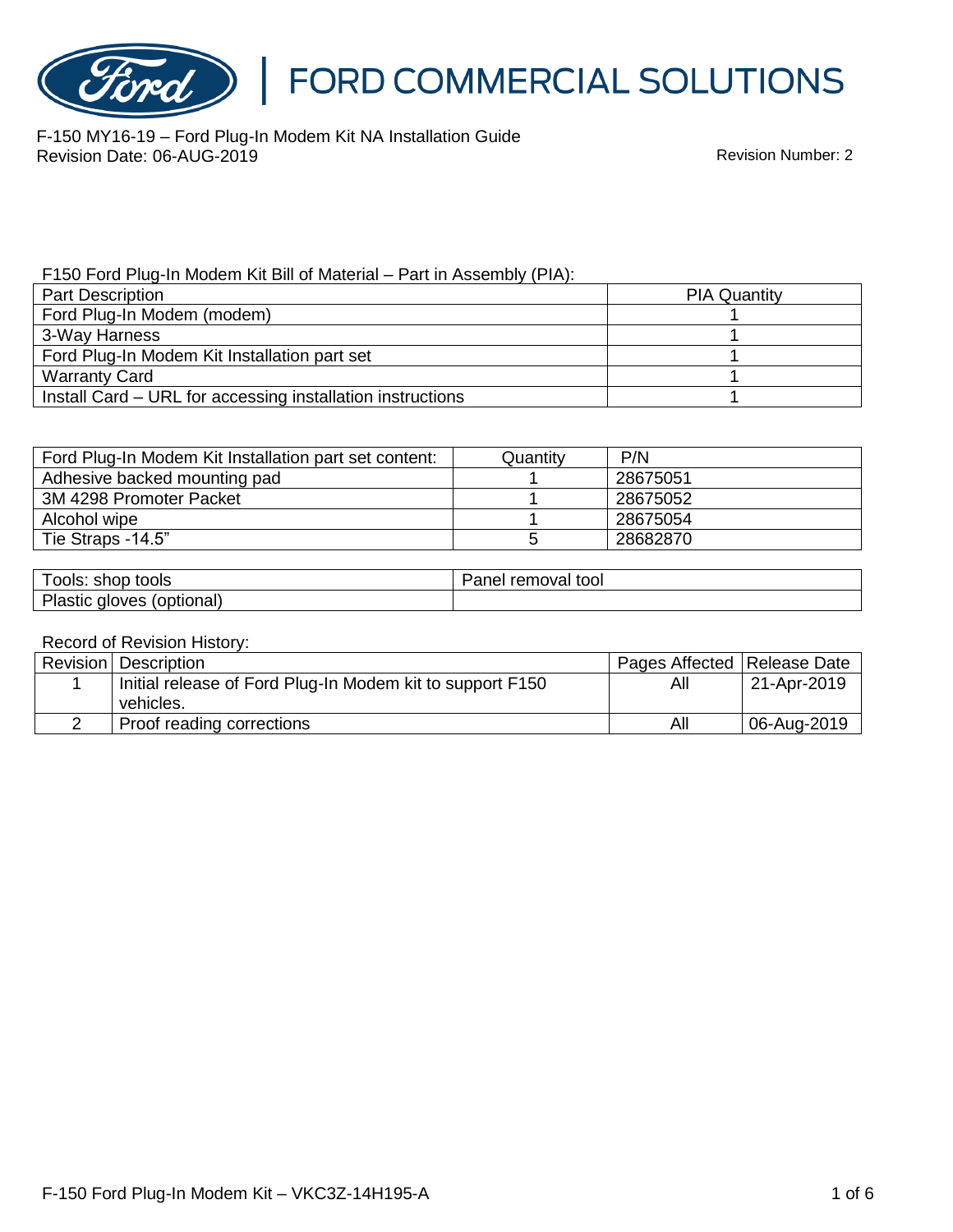#### F-150 MY16-19 – Ford Plug-In Modem Kit NA Installation Guide Revision Date: 06-AUG-2019 Revision Number: 2



#### **Ford Plug-In Modem Kit – Installation Procedure – Pre-install list**

- Read the installation procedure thoroughly before proceeding; modem location and orientation are critical to cellular/GPS connectivity and the kit's overall performance.
- Run standard vehicle diagnostics to check if any codes are set before the Ford Plug-In Modem installation. Repair vehicle if necessary before proceeding.
- Refer to Ford Workshop Manual Instructions for vehicle disassemble and reassemble instructions. All torque values are 1.5Nm+/-0.2Nm (13.3In-Lbs+/-1.8In-Lbs) unless otherwise specified in workshop manual or in these instructions.
- Set all fasteners aside for reassembly.
- Ensure the ignition switch is off, engine is off, and all accessories are off remove key from ignition and set aside.
- The Electronic Serial Number (ESN) located on the top of the Modem and the outside of the Ford Plug-In Modem Kit box is required to validate proper installation. **Tip:** Take a picture or record the ESN for use later

#### **1. Vehicle Disassembly**

- 1.1 Remove the instrument panel (IP) left hand vent trim panel to access the Ford Plug-In Modem mounting position and the harness routing.
	- Open the driver door to access the vent trim panel.
	- Use a panel removal tool to release trim panel, set panel aside.



Take care not to break off the vent trim panel tab.

Remove screw below HVAC duct to access the top surface of the duct, set screw aside.



1.2 Disconnect the vehicle harness electrical connector from the Gateway Module A (GWM) (also known as: Smart Data Link Connector) for the harness installation (Ignition must be off including all accessories off.)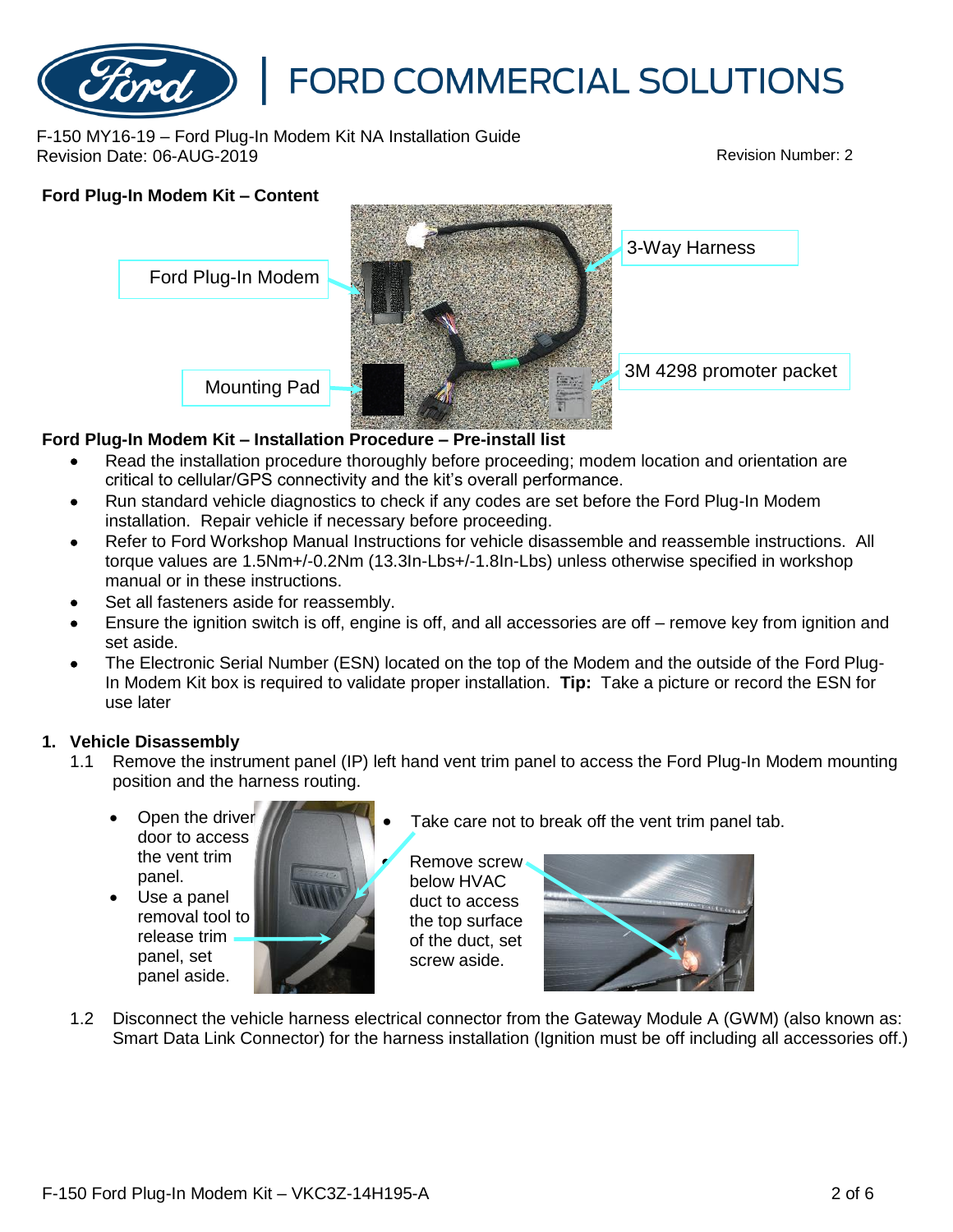F-150 MY16-19 – Ford Plug-In Modem Kit NA Installation Guide Revision Date: 06-AUG-2019 Revision Number: 2

- The GWM is located slightly to the left and below the steering wheel.
- The GWM is attached to the knee panel bracket in the driver knee zone.
- o Disconnect vehicle harness electrical connector.

#### **2. Vehicle Preparation**

- 2.1 Inspect the Ford Plug-In Modem's mounting location surface prep.
	- 2.1.1 The modem's mounting location is on the top surface of the duct, position the duct slightly down and visually inspect the surface to ensure it is free of any contaminants.

Surface prep: the top surface of the duct should be clean and dry before applying the 3M promoter.

- Clean the surface area slightly larger than the mounting pad with the isopropyl alcohol wipe provided.
- Use area highlighted in picture for promoter application next.

#### 2.2 Promoter application instructions

The kit contains a 3M 4298 promoter packet and an adhesive backed pad for mounting the Ford Plug-In Modem. (Please follow the 3M application instructions included in the next step to prepare the mounting surface for the pad.)



3M 4298 packet contains an applicator sponge soaking in promoter liquid - the liquid contents of the packet should be used as soon as possible after opening.

3M 4298 Application instructions - Hold the packet upright and avoid squeezing the packet. The packet can be opened by tearing across the packet at the notches. This will expose the sponge applicator. Do not remove the sponge or squeeze a freshly opened packet to prevent spillage. Handling the bottom section of the packet should enable application of 3M adhesion promoter 4298 with no mess. Apply a thin, uniform coating to the bonding surface, using the minimum amount that will fully coat the surface. A wet coating thickness of 0.002 inch or less is recommended. Apply promoter to the areas that will be covered with adhesive side of mounting pad. Although drying times may vary due to temperature and/or humidity, a drying time of 30 to 90 seconds is typically indicative of this thickness. The promoter should be dry before applying pad. Reference: 3M. "Adhesion Promoter 4298 for Professional Market Applications." 3M Multimedia, March-2003. Web. 22-July-2014 **[http://multimedia.3m.com/mws/mediawebserver?mwsId=SSSSSufSevTsZxtUNY\\_G5xfSevUqevTSevTSevTS](http://multimedia.3m.com/mws/mediawebserver?mwsId=SSSSSufSevTsZxtUNY_G5xfSevUqevTSevTSevTSeSSSSSS--) [eSSSSSS--](http://multimedia.3m.com/mws/mediawebserver?mwsId=SSSSSufSevTsZxtUNY_G5xfSevUqevTSevTSevTSeSSSSSS--).**

- 2.3 Application of promoter to the mounting surface.
	- 2.3.1 Apply a thin coating of promoter along the flat surface and over the edge on each side of the HVAC duct in the highlighted area pictured above in the surface prep section.
- 2.4 Application of the mounting pad on the prepared surface.



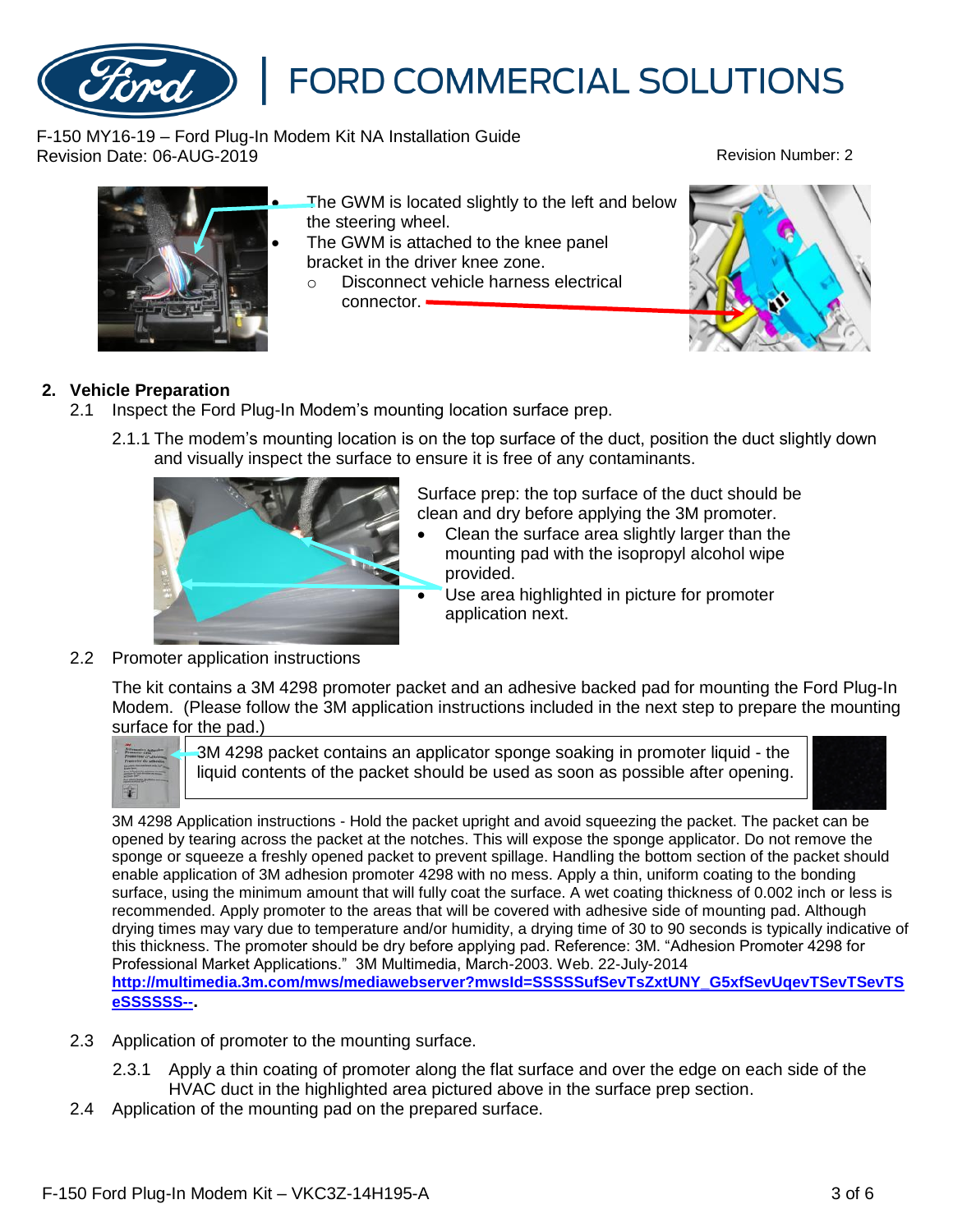### F-150 MY16-19 – Ford Plug-In Modem Kit NA Installation Guide Revision Date: 06-AUG-2019 Revision Number: 2

Note: the promoter must be dry before applying the mounting pad: dry time is 30 to 90 seconds and not more than one hour. Make sure the surface remains free from contaminants prior to pad application.

• Remove the clear plastic from the adhesive backing on pad and apply the pad to the prepared surface, aligning pad corner to left side of the duct, wrapping it over the right side of duct; use picture to the right to properly align pad. Firmly rub pad, removing any air bubbles trapped under it to ensure good adhesion to the duct.

## **3. Ford Plug-In Modem Kit 3-Way Harness Routing and Connections**

## 3-Way Harness:

- Ford Plug-In Modem (modem) Connector
- Smart Data Link Connector (SDLC) **Connectors** 
	- o SDLC female connector
	- o SDLC male connector
- 3.1 The 3-Way harness is installed in the driver side foot well from the GWM up to the HVAC duct.
	- 3.1.1 Install the 3-Way harness.
		- Connect the SDLC female connector to the GWM.
		- Connect the SDLC male connector to the vehicle harness electrical connector disconnected from the GWM earlier.
		- Route the harness Ford Plug-In Modem connector up through the IP to the trim panel opening, above the duct mounting location.

**Note:** Connections to the GWM and vehicle harness are **critical.** Please insure secure connection before performing an ignition on and engine start.

- o Connect the harness modem connector to the Ford Plug-In Modem.
- $\circ$  Secure modem and harness modem connector with tie strap (see pictures below.)
	- Position the tie strap on the labeled surface of modem with the strap's head at the edge of the harness modem connector.
		- Wrap the free end of the tie strap around the modem and through the center of the connector without pinching wires.

The modem has a status LED used to check connectivity. The two key colors/significance are:

- White modem has power.
- Blinking green modem is receiving and transmitting vehicle data. (Requires engine start.)

**Note:** If the LED does not light up check each harness connection











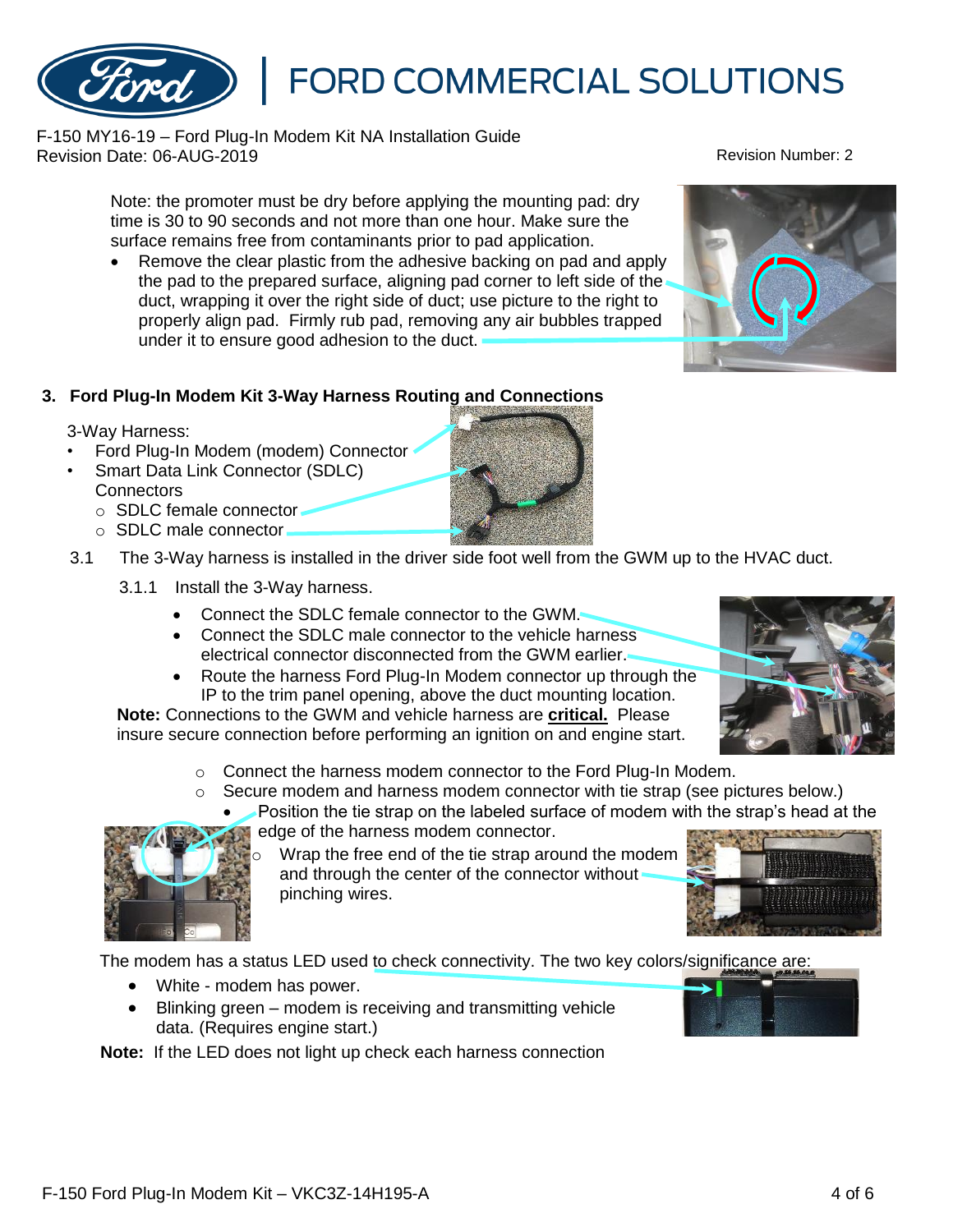F-150 Ford Plug-In Modem Kit – VKC3Z-14H195-A 5 of 6 September 15 of 6 September 15 of 6 September 15 of 6 September 15 of 6 September 15 of 6 September 16 and 16 September 16 September 16 and 16 September 16 September 16

## **4. Ford Plug-In Modem Installation**

The Ford Plug-In Modem has two strips of dual lock attached to the modem case; the dual lock side attaches to the mounting pad; maintain separation between dual lock and mounting pad until modem is in its final position. (Use a slip of paper to assist with separation.)

- 4.1 Install the Ford Plug-In Modem on the duct.
	- Position the modem above the pad with the harness routed towards the right, use picture to locate the modem properly.
		- o The modem's location is **critical;** use paper between the modem and the pad, reposition the duct onto the locator pin while adjusting the modem's location to ensure clearance with the duct above it.
	- Fasten the modem to the loop with the harness routed down and to the right.
		- o Hold modem in position and remove the paper.
		- o Press modem against mount and wiggle modem down into pad.

### **5. Ford Plug-In Modem Validation Process**

Validation of proper installation and confirmation that the Ford Plug-in Modem is receiving and transmitting data depends on both GPS and cellular network strength.

- To complete validation technicians will need access to the internet and the VIN and the Plug-in Modem ESN. The Plug-in Modem ESN is located on top of the Modem
- Finally, validation requires that the vehicle to be keyed on. If the vehicle has been off for more than 15 minutes, please complete step 5.2 before attempting validation
- 5.1 Insert the key into the ignition.
- 5.2 Start the engine.
	- Turn the ignition on,
	- Start the engine,
	- Run engine for 30 seconds, and
	- Turn the ignition to "Off". Wait up to 15 minutes with engine off before restarting (Modem vehicle configurations are down loaded in modem light sleep mode)
- 5.3 Access validation website: <https://cdvt.ford.com/>
- 5.4 Input VIN and ESN. If installation validation is successful, the website return screen will display all green indicators. Proceed to Step 5.7
- 5.5 If validation was not successful, please follow the following steps in order:
	- Step 1: Wait 30 seconds, re-enter the required information and submit again, if successful proceed to Step 5.7
	- Step 2: Verify that all of the electrical connector connections are fully inserted and secure. Follow the validation steps again beginning at Step 5.2, if successful proceed to Step 5.7
	- Step 3: If the plug-in modem has power and the modem display has a blinking green light, please ensure that the vehicle is in a location where its GPS location can be determined and there is a